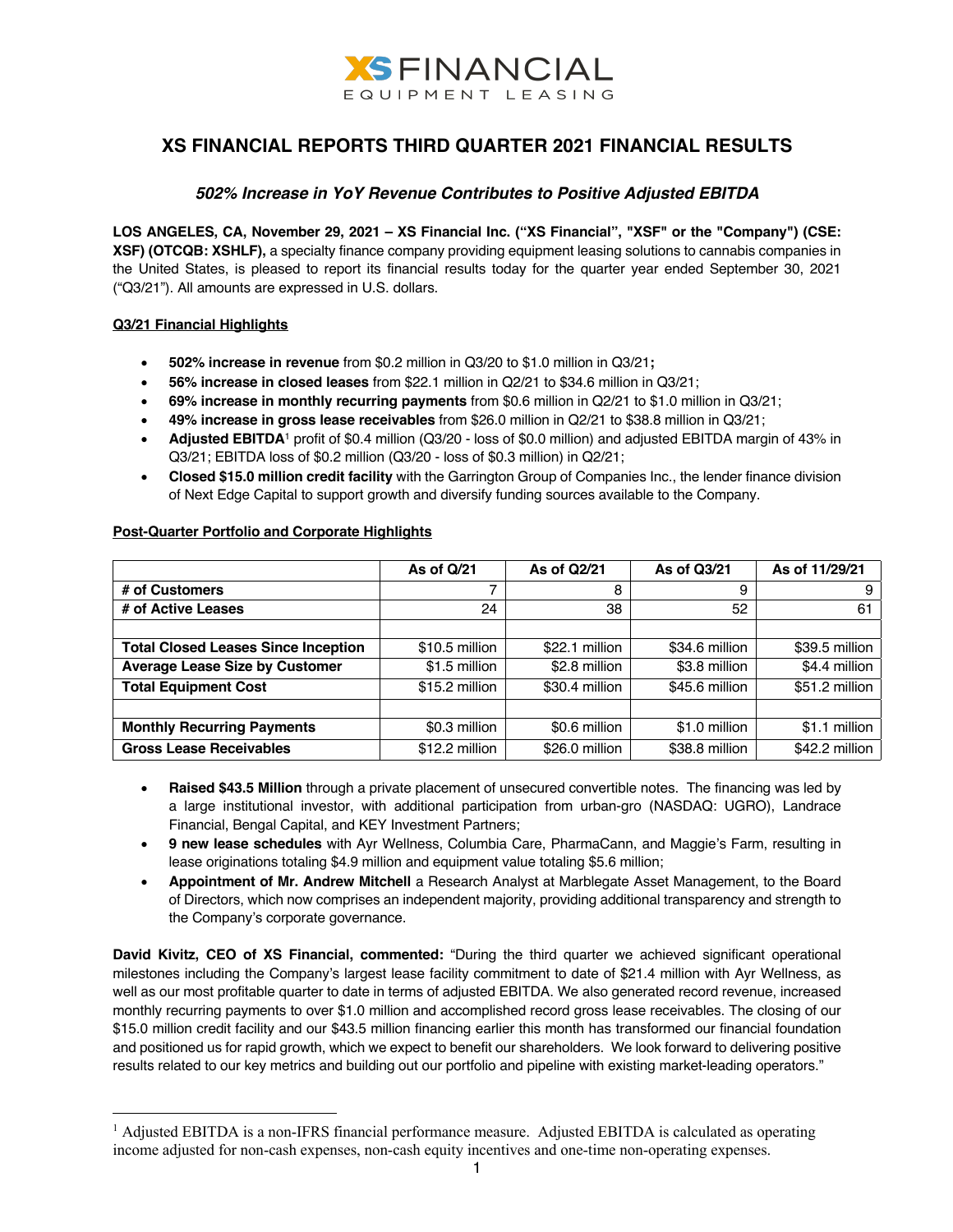## **Key Financial Results**

#### Results of Operations

The Company has seen sustained revenue growth on a quarter-by-quarter basis as it supports existing key customer relationships while creating new partnerships. Revenues for the three months ended September 30, 2021, were \$998,412 compared with \$165,829 for the three months ended September 30, 2020, an increase of 502%. The increase of \$832,583 for three months ended September 30, 2021, as compared to the same period in 2020 was attributable to revenue recognized from financing income associated with 45 new financing leases between 6 customers from 2020 to 2021. In comparing revenue for Q3/21 to the Company's preceding quarter which ended June 30, 2021, the Company saw an increase from \$561,579 to \$998,412, an increase of 78%.

Administrative expenses for three months ended September 30, 2021, were \$1,089,382 compared with \$357,871 for three months ended September 30, 2020. The increase was primarily attributable to an increase of approximately \$381,000 in non-cash incentive compensation expense related to the grant of stock options in the third quarter of 2021 in accordance with the Company's short and long-term incentive plan, and personnel and contractor costs increasing approximately \$209,000 as a result of executive compensation paid for the first time in the third quarter of 2021, increased use of third-party contactors related to increased Company operations and increased professional fees incurred for non-recurring projects and financing activities.

Selling and marketing expenses for three months ended September 30, 2021, were \$71,104 compared with \$63,399 for three months ended September 30, 2020.

#### *Other Expense*

Other expense for three months ended September 30, 2021, was \$466,472 compared with \$622,390 for three months ended September 30, 2020. The decrease was primarily attributable to a decrease in unrealized losses of approximately \$271,000 related to fair value changes in the Company's investment in Greenlane and a decrease of approximately \$84,000 related to losses recognized in 2020 on the sale of servicing equipment. The above decreases were partially offset by an increase of approximately \$100,000 in financing and accretion expenses associated with new debt in 2021, and a realized loss of approximately \$99,000 related to the sale of Greenlane stock.

#### *Net Loss*

The Company's loss for three months ended September 30, 2021, was \$(628,546) compared to a loss of \$(877,831) for three months ended September 30, 2020. The Company anticipates further improvement in net income (loss) throughout 2021 due to the increase in new leasing activity and portfolio growth.

## **Earnings Per Share ("EPS") and Adjusted Net Loss**

*Comparative table illustrating changes EPS for the period ending September 30, 2020 ("Q3/20"), the period ending December 31, 2020 ("Q4/20"), the period ending March 31, 2021 ("Q1/21"), the period ending June 30, 2021 ("Q2/21"), and Q3/21.*

|                           | Q <sub>3</sub> /20 | Q4/20     | Q1/21     | Q2/21     | Q <sub>3</sub> /21 |
|---------------------------|--------------------|-----------|-----------|-----------|--------------------|
| <b>Earnings Per Share</b> | \$ (0.02)          | \$ (0.01) | \$ (0.01) | \$ (0.00) | \$ (0.01)          |

The Company realized a loss of \$(628,546) for Q3/21 compared to a loss of \$(877,831) for Q3/20. After adjusting for non-cash items including unrealized loss in fair value change of investments, accretion expense, the Company reported an adjusted net loss of \$(379,244) compared to an adjusted net loss of \$(266,509) as previously reported in Q3/20.

*Additional information and disclosure relating to the Company's financial position for Q3/21, is available within the FS and MDA, both of which are available under the Company's profile at www.sedar.com.*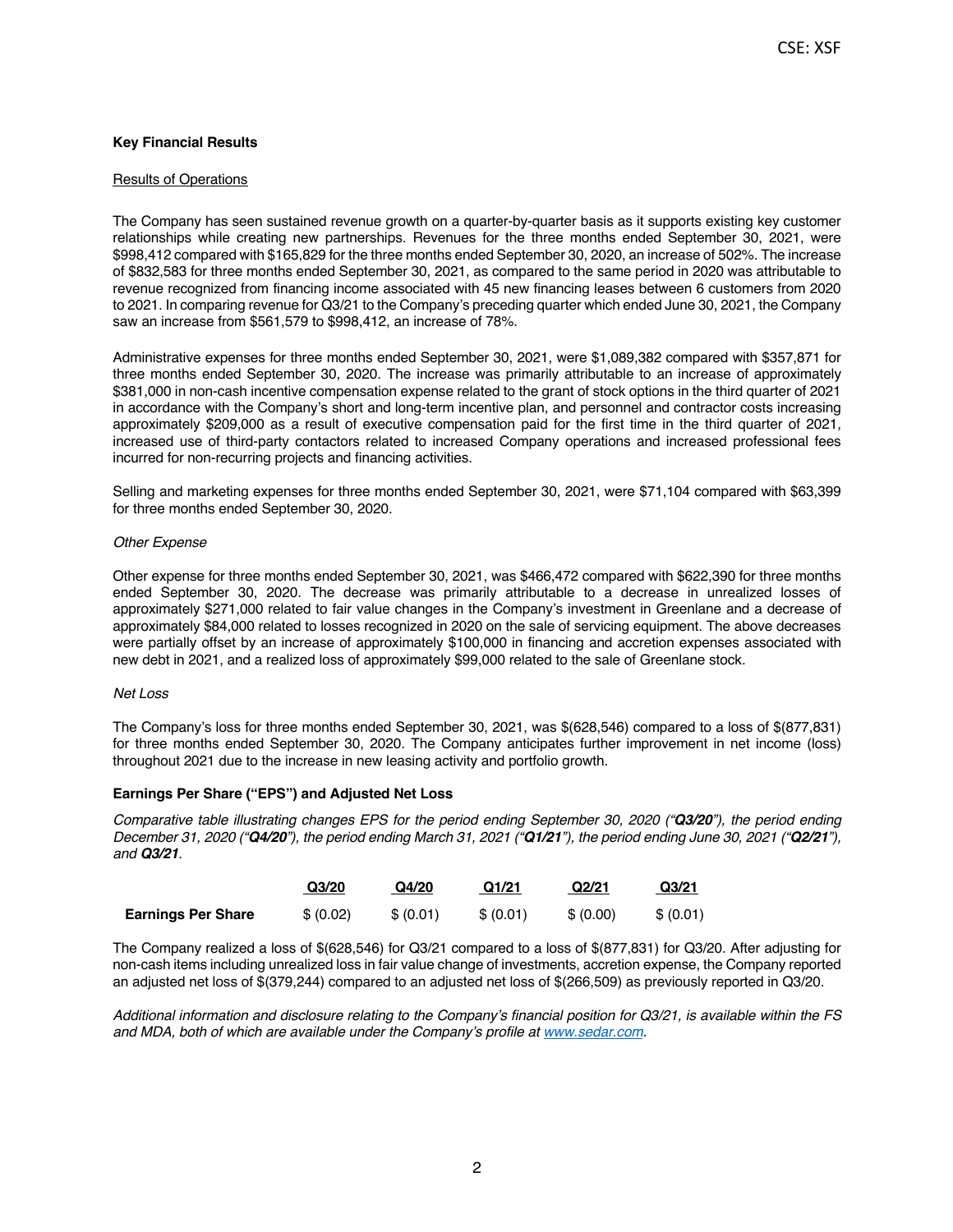## **Third Quarter 2021 Financial Results and Earnings Call**

The Company will be hosting a conference call and audio webcast to review the financial results on Monday, November 29, 2021 at 01:30 p.m. Pacific (04:30 p.m. Eastern).

- **Earnings Call Participation Details** Canada/USA Toll Free: 1-800-319-4610
- **Conference Replay** Canada/USA Toll Free: 1-800-319-6413 Replay Access Code: 8178

## **About XS Financial**

XS Financial provides the U.S. cannabis industry access to competitively-priced, non-dilutive CAPEX financing solutions. Founded in 2017, the Company specializes in providing financing for equipment and other qualified capital expenditures to growing cannabis companies, including cultivators, processors, manufacturers and testing laboratories. In addition, XSF has partnered with over 150 original equipment manufacturers (OEM) through its network of Preferred Vendor partnerships. This powerful dynamic provides an end-to-end solution for customers, resulting in recurring revenues, strong profit margins, and a proven business model for XSF stakeholders. The Company's subordinate voting shares are traded on the Canadian Securities Exchange under the symbol "XSF" and in the United States on the OTCQB under the symbol " XSHLF." For more information, visit: www.xsfinancial.com.

For inquiries please contact:

**David Kivitz** Chief Executive Officer **Antony Radbod** Chief Operating Officer

Tel: 1-310-683-2336 Email: ir@xsfinancial.com

## **Non-IFRS Financial Measures**

This press release includes references to certain non-IFRS financial measures. These non-IFRS measures do not have any standardized meanings prescribed by International Financial Reporting Standards (IFRS) as issued by the International Accounting Standards Board (IASB) and are therefore unlikely to be comparable to similar measures presented by other companies. Accordingly, they should not be considered in isolation, in addition to, not as a substitute for or superior to, measures of financial performance prepared in accordance with IFRS.

Adjusted EBITDA is a non-IFRS measure used by management that is not defined by IFRS and may not be comparable to similar measures presented by other companies. Adjusted EBITDA is calculated as the operating loss, adjusted to exclude depreciation and amortization, non-cash equity compensation, and one-time non-recurring operating expenses.

| Three months ended<br>September 30, |           |  |
|-------------------------------------|-----------|--|
| 2021                                |           |  |
| \$                                  | (162,074) |  |
|                                     | 4.402     |  |
|                                     | 409.844   |  |
|                                     | 180,726   |  |
|                                     | 432.898   |  |
|                                     |           |  |